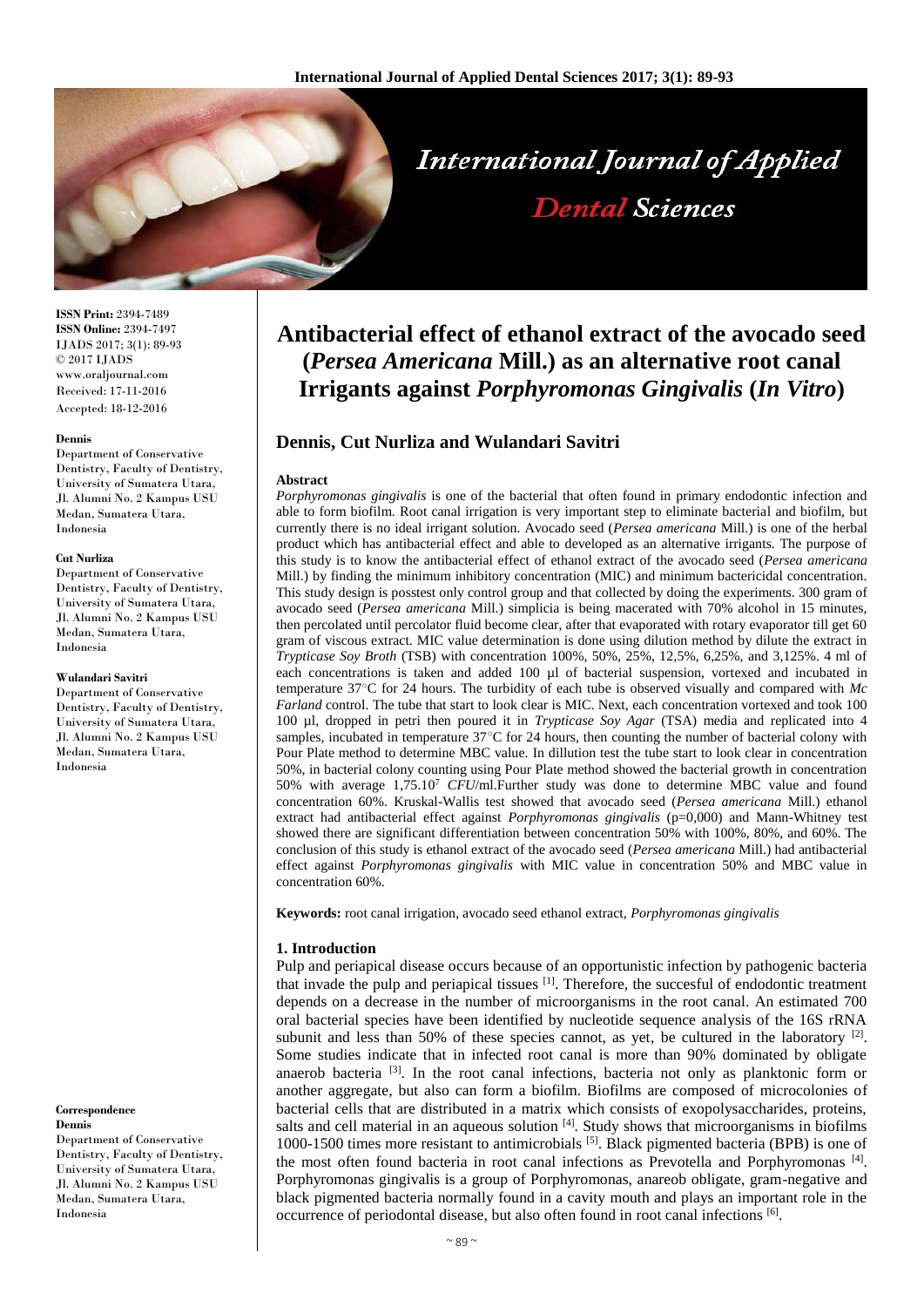In studies using the PCR method Porphyromonas gingivalis was found with a prevalence of  $28\% - 43.3\%$  [4, 7, 8]. The prevalence of Porphyromonas gingivalis with various forms of periapical lesions showed a fairly high number, this is indicated by several studies that found Porphyromonas gingivalis on the primary root root canal infection accompanied apical periodontitis at 39.5% -70% <sup>[9, 10]</sup>.

The existence of Porphyromonas gingivalis and Porphyromonas endodontalis in the necrotic root canal respectively 43% and 28% often associated with the occurrence of periapical disease and acute abscess accompanied by pain and swollen  $[4, 11]$ . Porphyromonas gingivalis, Treponema denticola, and Tannerella forsythia are a group of red complex bacteria that dominate the periodontal pocket and have a role in the development of periodontitis [6]. In addition, the study shows red complex bacteria is also found in the root canal infection with endo-perio lesions. Rocas *et al.* (2001) found 33 out of 50 pulp necrosis with periapical lesion teeth contained at least one group of bacteria in red complex [12] . Porphyromonas gingivalis has virulence factors include lipopolysaccharide, fimbria, capsules, gingipain, outer membrane vesicles, proteinase, fibrinolysin, phospholipase, acid phosphatase, DNase, hialironidase, chondroitin sulfatase, hemolysin, metabolites, and heat-shock proteins [13]. This virulence factors can trigger the body defense mechanism that leads to tissue damage [6].

The successful of root canal treatment are directly affected by the removal of microorganisms in the root canal. So that, to eliminate the microorganism completely from root canal we need chemomechanical technique preparation. Chemomechanical preparation is a combination of mechanical instrumentation, root canal irrigation, and medicaments containing mantibacterial  $[14]$ . Root canal irrigation aims to prevent the accumulation of hard and soft tissue in the apical portion, eliminate microorganisms on the root canal, lubricate dentin walls, remove debris, and capable of dissolving the smear layer [15].

To achieve the goal of endodontic treatment, an ideal irrigation solution is needed. The ideal irrigation solution are have characteristics such as not toxic, capable of dissolving pulp tissue is necrotic or still vital, eliminate microorganisms, can act as a lubricant, dissolving smear layer, removing debris, and have a low surface tension, however there is no irrigation material which possesses all of the ideal characteristics [15, 16]. NaOCl has some weakness such as bad smell, toxic to periodontium tissue, incapable of removing smear layer, interfere bonding and polymerization sealer resin [15, 17] . EDTA barely have antimicrobial properties so that EDTA would be more effective if combined NaOCl<sup>[17]</sup>. Chlorhexidine is not a major irrigation material because is not able to dissolve necrotic tissue and less effective against gram negatif  $[16, 17]$ . Study showed antibiotic in MTAD can cause stains on teeth. In addition, some bacteria found in root canals it was likely to be resistant to tetracycline antibiotic used in high concentrations [18] .

Avocado seed (*Persea americana* Mill.) is one of the natural products that are currently widely studied. *Persea americana* Mill. Is a plant that originated in Central America (Mexico, Guatemala, Antilles) which is also found in many tropical regions like Indonesia because it can adapt well. Avocado seed (*Persea americana* Mill.) is known to have a hypoglycemic effect and can be used as a traditional medicine to treat toothache, chronic gastritic, hypertension, and diabetes mellitus [19, 20].

Phytochemical analysis results show that the avocado seed has

secondary metabolites such as flavonoids, saponins, tannins, alkaloids, steroids and terpenoids. The active component act as antibacterial of the seed extract of avocado (*Persea americana* Mill.) are flavonoids, tannins, saponins and steroids. The experiment by Idris S *et al.* (2009) of ethylacetate extracts of avocado seed (*Persea americana* Mill.) 3.25 gram against *S. aureus* and *S. pyogenes* showed antibacterial activity with inhibition zone 37 mm and 25 mm  $[21]$ . Asri D (2014) conducted a study of antibacterial effect of ethanol extract of the avocado seed (*Persea americana* Mill.) as an alternative irrigation against *E. faecalis* show that at a concentration of 10% avocado seed extract showed antibacterial activity with inhibition zone  $2.32 \pm 0$ , 12 mm <sup>[22]</sup>.

The purpose of this study was to determine the antibacterial effect of the ethanol extract of the avocado seed (*Persea americana* Mill.) as an alternative root canal irrigants against Porphyromonas gingivalis to find the value of the minimum inhibitory concentration (MIC) and the minimum bactericidal concentration (MBC) ethanol extract of seeds of avocado (Persea americana Mill.)

# **2. Materials and methods**

This study design is posstest only control group and that collected by doing the experiments. The population of this study is *Porphyromonas gingivalis* bacteria. The sample in this study are *Porphyromonas gingivalis* ATCC 33277 colonies which isolated and cultured with *Trypticase Soy Agar* (TSA) media. Sampel yang digunakan dalam penelitian ini adalah koloni adalah bakteri *Porphyromonas gingivalis* ATCC 33277 yang telah diisolasi dan dibiakkan dengan media *Trypticase Soy Agar* (TSA).

Total sample is determined by the experimental formula and obtained 28 samples respectively for MIC and MBC.

# **2.1 Avocado Seed Extraction**

Avocado seed (*Persea americana* Mill.) 2 kg washed and dried in the drying cabinet. After that, blended and sifted in order to obtain 300 grams of simplicia powder. Then simplicia powder soaked in 70% ethanol for 15 minutes, then transfer to a perkulator and added 70% ethanol and closed with aluminum foil for 24 hours. Liquid dripped and added 70% ethanol to obtain a clear liquid. The liquid extract is evaporated at vaccum rotapavor until viscous consistency, then stored in a sealed plastic bottle, stored in a cool place.



**Fig 1:** Dried avocado seed **Fig 2:** Blended avoado seed



**Fig 3:** Macerated avocado seed **Fig 4:** Percolated avocado seed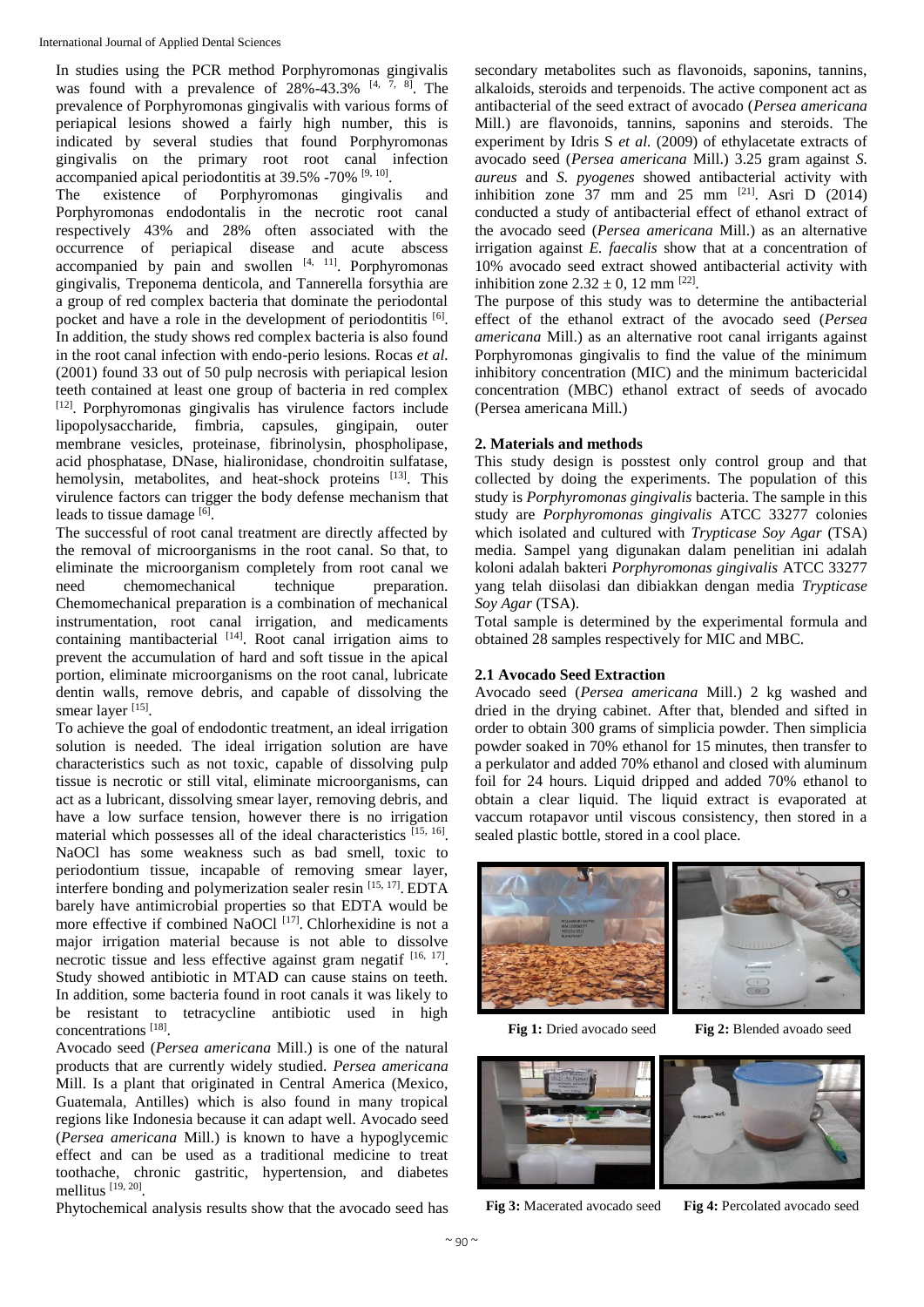

**Fig 5:** Viscous avocado seed extract

## **2.2 Antibacterial Activities Test with Dilution Method**

Antibacterial test of avocado seed extract (Persea americana Mill.) performed by dilution method. The ethanol extract of avocado seed (Persea americana Mill.) replicated four times with concentration of 100%, 80%, 60%, 50%, 25%, 12.5%, 6.25%, 3.125% (each concentration  $= 1$  ml) added to the suspension of the bacteria Porphyromonas gingivalis (100 mL), and then incubated in a CO2 incubator at a temperature of 37○C for 24 hours. Then, all of avocado seed extract concentration of ethanol compared with Mc. Farland standard to determine the value of the MIC. After that each group concentration was mixed using a vortex, taken 100 mL and dropped on the solid medium (Trypticase Soy Agar), and then put in a CO2 incubator at a temperature of 37○C for 24 hours. Then, calculate the number of bacterial colonies on each petri to determine the value of MBC. Antibacterial test data were analyzed computerized using a statistical Kruskal Wallis and Mann-Whitney test.

### **3. Results**

The extraction of avocado seed (Persea americana Mill.) obtained 60 grams of viscous extract. This viscous extract stored in sealed plastic bottles and placed in the refrigerator before the effectiveness of antibacterial activity test. Testing for antibacterial activity begins with determining the value of the MIC. On the results of observations MIC showed at concentrations 50% because at the concentrations below 50% visually visible white layer on the surface of extracts and then in the vortex the solution becomes cloudy when compared to the positive control (Mc Farland) after incubated 24 hours in a temperature of 37○C, while at concentrations above 50% is clear and there are no white coating on the surface of the extract. After that, the calculation of the number of bacterial colonies using Pour plate method which aims to get the value of MBC. MBC is the concentration that able to kill bacteria by 99.9% -100% after incubated for 24 hours in a temperature of 37○C. MBC value of avocado seed extract (Persea americana Mill.) in this study was obtained at a concentration of 60% because in the concentration of 50% is still a bacterial growth with an average 1,75.107 CFU / ml.

Statistical test results of Kruskal-Wallis obtained p value = 0.000 ( $p \le 0.05$ ). This means that the ethanol extract of the seeds of avocado (Persea americana Mill.) had a significant antibacterial effect against Porphyromonas gingivalis. The results of Mann-Whitney test showed significant differences between each concentration of 100% compared with a concentration of 50% and a positive control, a concentration of 80% compared with a concentration of 50% and a positive control, a concentration of 60% compared to 50% and a positive control, concentration of 50% compared to the positive control and negative control, as well as the negative control compared to positive controls which show the p values <0.05. Comparison between the concentration of 100% to 80%, 60%, and a negative control showed the p value> 0.05 means that there is a significant difference.

#### **4. Discussion**

In this study, the avocado seed extraction is done with ethanol. Ethanol is a solvent that can dissolve the entire active substances contained in a natural product, both active substances are polar, semipolar or nonpolar. Ethanol used in this study was 70%, which is able to attract the active substances in the seeds of avocado (Persea americana Mill.). In addition, the use of 70% ethanol is also safer than the methanol.

The test of antibacterial activity against Porphyromonas gingivalis done by dilution method to search MIC value followed by Pour Plate method to find the MBC value. Dilution method selected because the substances can contact directly with microorganisms so that can be known MIC value by observe the changes in turbidity in the test tube. Pour Plate method was conducted to determine the value by counting the number of colonies of bacteria that has been given the extract in accordance with the concentration so that the results will be more representative.



**Fig 6:** Dilution tubes for MBC test at concentration 100%, 50%, 25%, 12,5%, 6,25%, 3,125%, 1,56%, Positive control, and Negative control before incubated 24 hours at temperature 37○C.



**Fig 7:** Dilution tubes for MBC test at concentration 100%, 50%, 25%, 12, 5%, 6,25%, 3,125%, 1,56%, Positive control, and Negative control after incubated 24 hours at temperature 37○C.



**Fig 8:** Pour plate test results of concentration (a) 100%, (b) 80%, (c) 60% at all replications showed no bacterial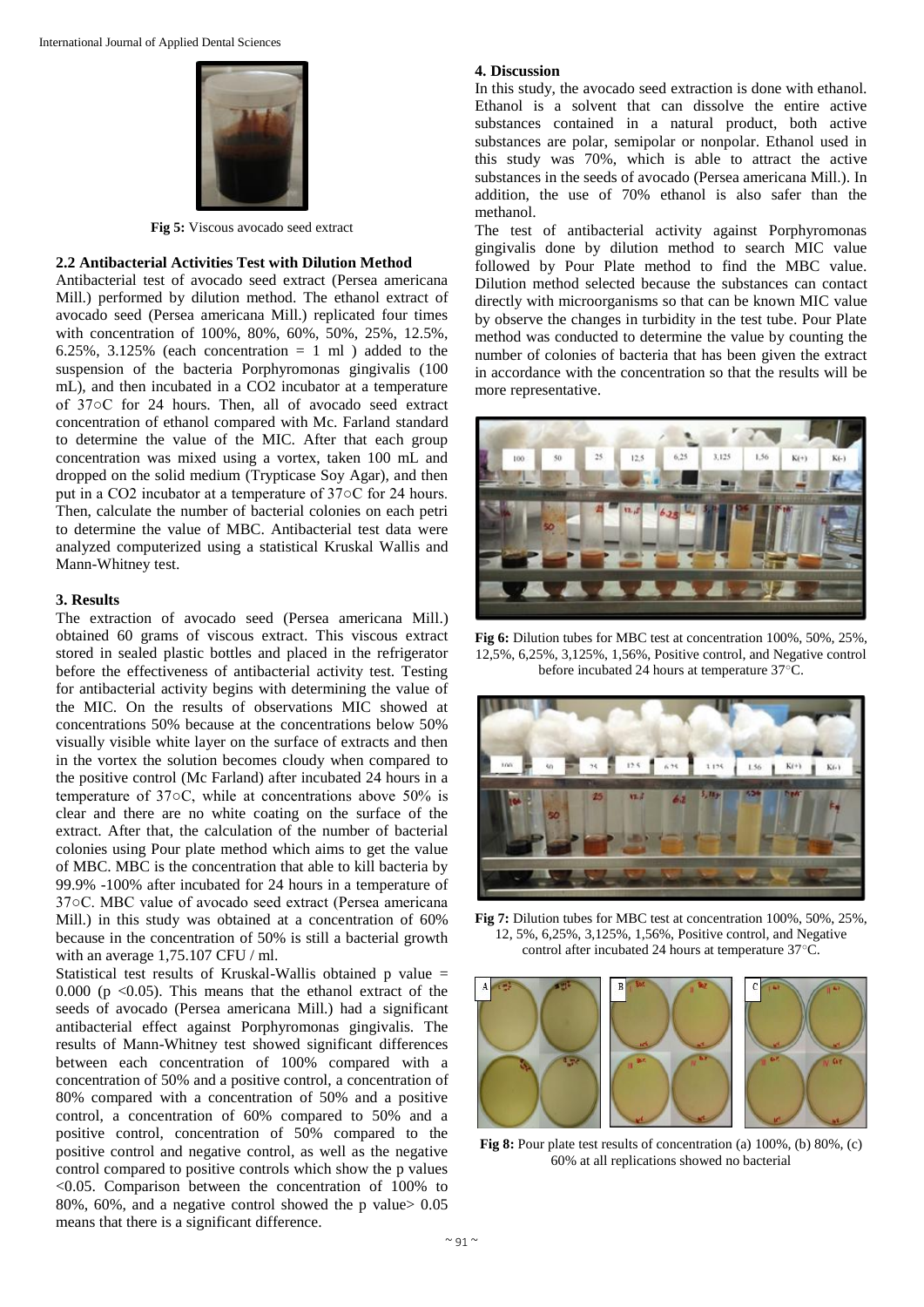

**Fig 9:** Pour plate test results of concentration (a) 50%, (b) Positive control showed bacterial growth, and (c) Negative control showed no bacterial growth.

The test of antibacterial effect of the ethanol extract of avocado seed begins with the search for MIC. MIC shows minimal concentrations that could inhibit bacterial growth after 24 hours incubation is marked by a change of color in the tube dilution becomes clear. Initially concentrations used are double dilution of 100%, 50%, 25%, 12.5%, 6.25% and 3.125%. The results showed concentrations below 50% begin to look turbid when compared to the positive control after incubated for 24 hours. Therefore it can be concluded MIC of ethanol extract avocado seed (Persea americana Mill.) is in the concentration of 50%.

Furthermore, the ethanol extract of avocado seed (Persea americana Mill.) with a concentration of 100%, 50%, and positive control on the dilution tube, planting on TSA with the pour plate method and replicated 4 times repetition. The results showed the extract at a concentration of 100% is not encountered bacterial growth (sterile) while the concentration of 50% form a bacterial colonies with an average 1,75x107 CFU / ml and a positive control to form a bacterial colonies with an average 35,5X107 CFU / ml.

There are a wide range between 100% - 50%, further research is done by the same dilution and pour plate methods with concentration 80% and 60% to get a more specific MBC. The results of both concentrations showed no turbidity and the result of counting the number of colonies indicate 0 CFU / ml (sterile). Therefore, we can conclude KBM value avocado seed extract (Persea americana Mill.) In this study is at concentration 60%.

The study by Asri D of ethanol extract of avocado seed (Persea americana Mill.), shows that at concentrations 10% avocado seed extract can inhibit the growth of E. faecalis with inhibition zone diameter of 0.12  $\Box$  2.32 mm <sup>[22]</sup>. Research by Idris S *et al.* the extract of avocado seed (Persea americana Mill.) also showed antibacterial effect against C. ulcerans and S. aureus with inhibition zone on each of the ethyl acetate extract of 32 mm and 12 mm, while the methanol extract of the seeds of avocado (Persea americana Mill.) have inhibitory zone of 37 mm and 15 mm  $^{[21]}$ .

Many differences in the results of some research likely due to the quality of the extract and different bacteria tested. Some factors that affect the quality of the extract are the type of solvent used and the quality of the ingredients. Extract with methanol better at binding to the active substances which are polar than ethanol, chloroform, and water, but it has the disadvantage that methanol is more toxic than others. In this study ethanol was selected because it is relatively safe, not toxic and can be used to dissolve various compounds that are not water soluble. The quality of materials can also try to influence the quality of the extract like biological factors such as different geographic areas and state lands are likely to affect the levels of active compound contained in the avocado seed (Persea americana Mill.). The duration of the drying process avocado seed before extraction also may affect active

compounds avocado seed, because the longer the drying process more active substance is lost due to evaporation.

Different bacteria also became one of the causes of differences in the results. This is due to the different morphologies of gram positive and negative bacteria. In gram-negative bacteria outer membrane is composed of protein, phospholipids and lipopolysaccharide (LPS). LPS in gram-negative is also known as endotoxin causes more pathogenic gram-negative bacteria than gram-positive bacteria. In addition, the structure of the outer membrane layer is also capable of blocking the entry of large molecules to the outside such as antibacterial agents. Vesicle is a virulence factor that belongs only other gramnegative bacteria. Vesicle is able to produce enzymes that inactivate antibacterial and is also capable of transferring an antibacterial material into the other bacterial cell [23].

Some studies have also been developed regarding the use of natural materials as antibacterial against Porphyromonas gingivalis. Research conducted by Vivi L (2014) showed that ethanol extracts of lerak has antibacterial activity against Porphyromonas gingivalis by obtaining the MBC value at concentration  $25\%$  <sup>[24]</sup>. Hendy (2015) conducted research horseradish root extract against Porphyromonas gingivalis showed MIC and MBC values obtained respectively 6.25% and  $12.5\%$  <sup>[25]</sup>. The difference in the antibacterial activity of some of these results can be caused by differences in the types and levels of active compounds that exist in each of the natural product.

Antibacterial effect of ethanol extract of avocado seed (Persea americana Mill.) against Porphyromonas gingivalis likely caused by the active compounds. The ethanol extract of avocado seed (Persea americana Mill.) content such as flavonoids, saponins, tannins, and a steroid which acts as an antibacterial. The mechanism of flavonoids as antimicrobial can be divided into three parts, it can inhibit the nucleic acid synthesis, inhibits the function of cell membranes by forming a complex compound with extracellular proteins and dissolved thus destroying the bacterial cell membrane and followed by the release of intracellular compounds, as well as inhibit the metabolism of energy required for the biosynthesis of macromolecules. Saponins can be antibacterial due to the active substance surface act like detergent, consequently saponin will lower the surface tension of the bacterial cell wall and damage the membrane permeability, so that saponin can diffuse into the cells then bind to the cytoplasmic membrane that disrupt and reduce the stability of the cell membrane causes the cytoplasm to leak out of the cell lead to cell lysis [23]. Tannin is phenolic compounds that have antibacterial and astringent properties (which are shrinking). The antibacterial effect of tannins associated with its ability to precipitate protein, react with the cell membrane, inactivation of the enzyme and function of the genetic material, inactivate cell adhesion and disrupt protein transport in the inner layer of cells. Steroids can interact with cell phospholipid membranes that are permeable to lipophilic compounds causing decreased membrane integrity and changes the cell membrane morphology causing fragile and cell lysis [22, 23].

This study proves that the ethanol extract of avocado seed (Persea americana Mill.) has an antibacterial effect *in vitro* against Porphyromonas gingivalis with minimal inhibition concentration at concentrations of 50% and a minimum bactericidal concentration at concentrations of 60%. It may show different results if applied in a root canal because of the bacteria present in the root canal is polymicrobial and the bacterium Porphyromonas gingivalis as well as one of the bacteria in the root canal can have the ability to establish and